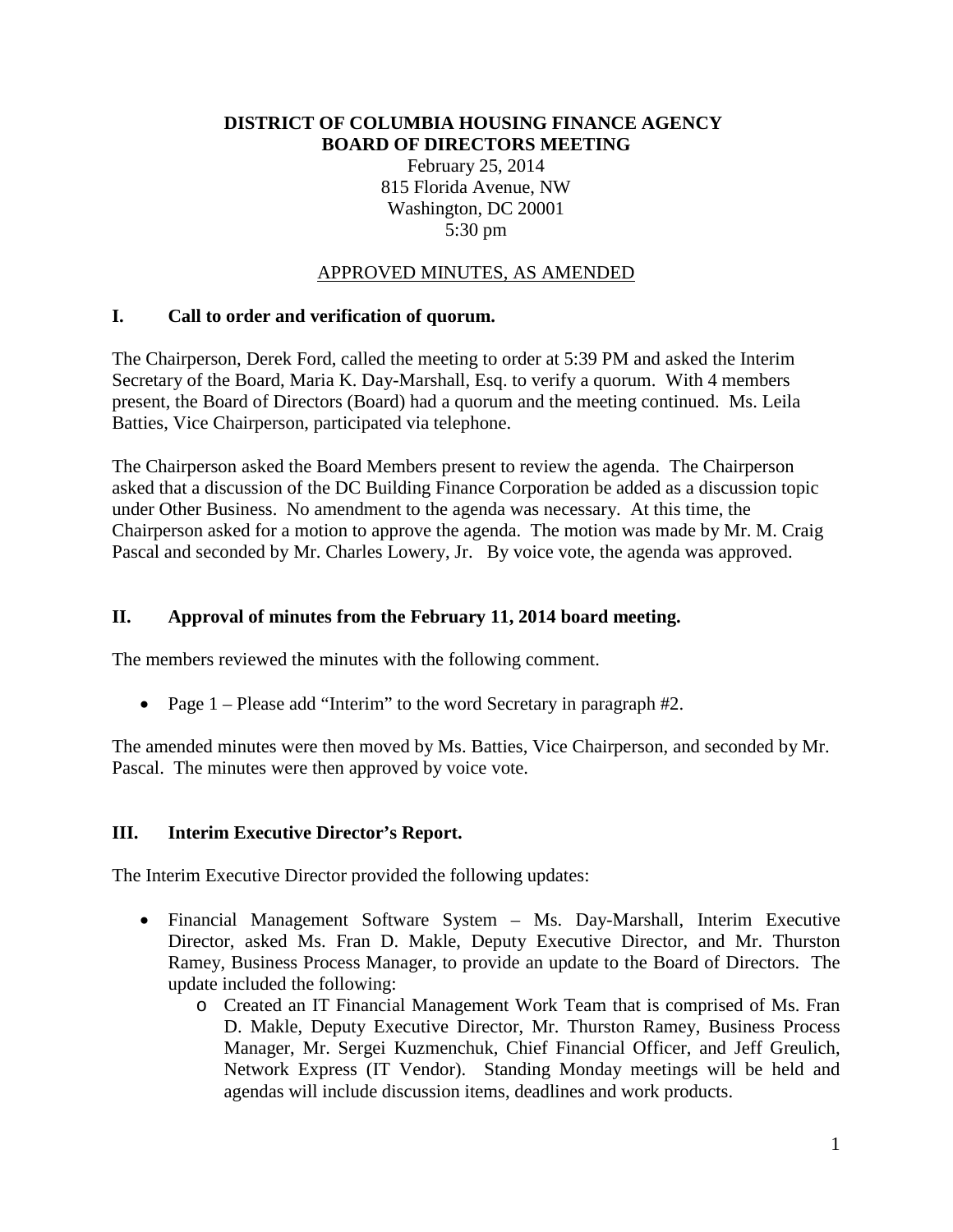- o The Request for Proposals (RFP) for a system is in the drafting stage and the team is creating a possible vendor list. Once the RFP is created, the RFP will be placed in the Washington Post, The Washington Times, NALHFA's website, NCSHA's website and other appropriate venues.
- o Received a third party proposal and at this time, the proposal was not accepted The third party could assist once the work is completed, however, this idea is still under review.
- o The primary area of focus is the Financial Management Division.
- o Regular updates will be provided at future Board of Directors meetings.
- Credit Card Policy The staff has drafted a policy. The Interim Executive Director and staff are currently reviewing the draft policy. Once approved by the staff, the staff will present the draft policy to the Board of Directors for its review.

*(Mr. Stan Jackson joined via telephone at 5:49 PM)*

- Credit Card Policy (continued)
	- o Only one credit card will be held by the Agency and will be used for procurement purposes.
- Performance and Oversight Hearing The Agency appeared at the Performance and Oversight Hearing at the City Council, in front of the Committee on Economic Development on February 19, 2014. The testimony was well received and the Agency did not have any outstanding items after the hearing was concluded. The Interim Executive Director complemented staff for their work and agreed to send the written responses to the Oversight Hearing questions to the Board Members.
	- o The Budget Hearing will be held on April 30, 2014.
- NCSHA Legislative Conference will be held March 3, 2014 March 5, 2014. The NCSHB Meeting will be held on Tuesday, March 4, 2014 from 12-1 pm. The conference will be held at the Hyatt Regency on Capitol Hill. A Leadership Circle reception will be held on Monday, March 3 and is open to Board Members.
- IV. Other Business.
	- DC Building Finance Corporation Vice Chairperson Batties shared that she received an unsolicited proposal from a consultant interested in assisting the Agency to evaluate the HFA Building as a real estate asset. The Board of Directors expressed their desire for a procurement process to occur prior to selecting a consultant. The Board agreed to allow the staff to review the proposal received by Ms. Batties.
		- o On another note, the DC Building Finance Corporation by-laws were recently amended and now the membership includes one Board Member, along with three staff members. The Chairperson recommended that a second slot be granted to the Board of Directors so that two Board Members serve on the DC Building